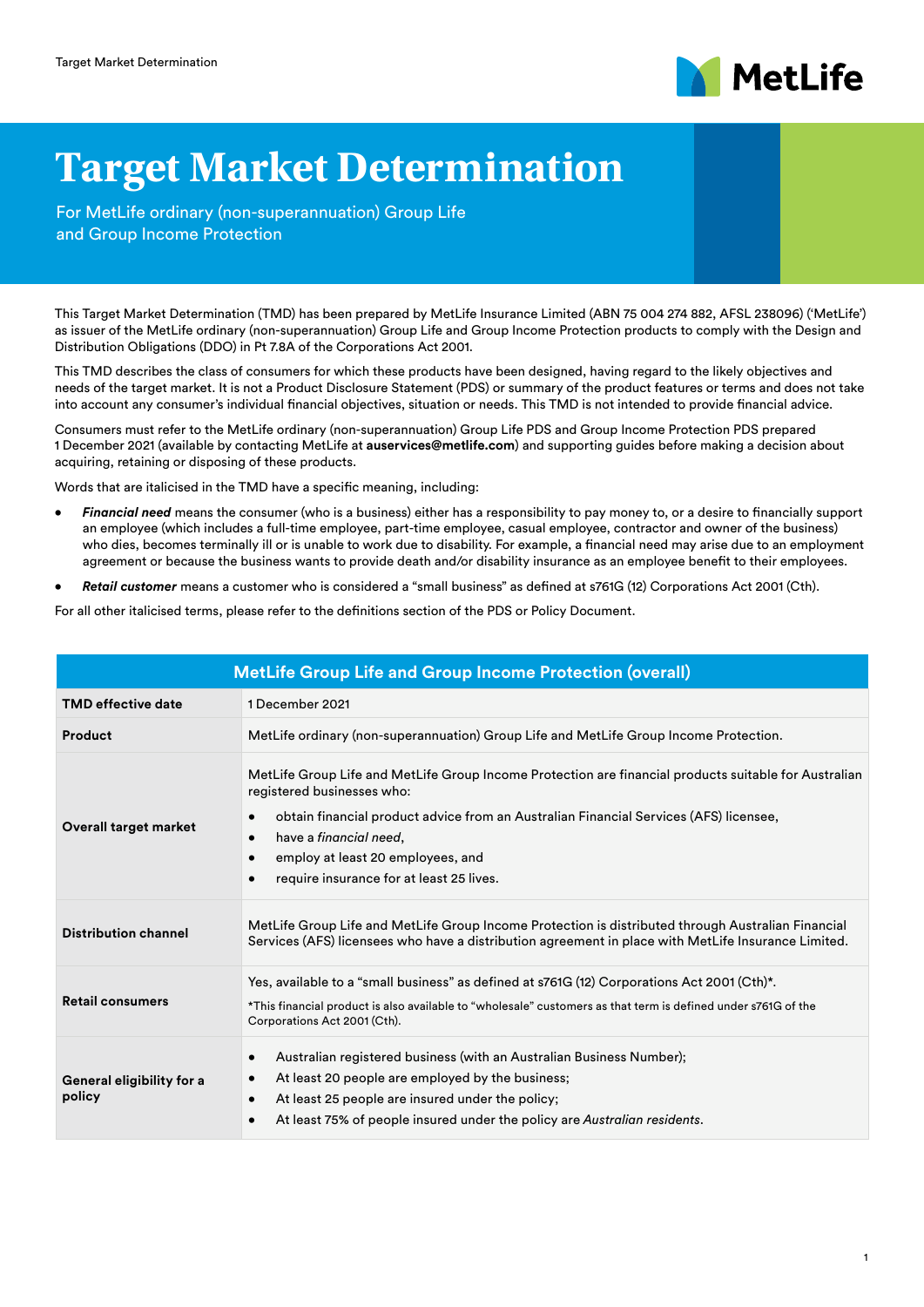

|                                     | MetLife Group Life and Group Income Protection (overall)- continued                                                                                                                                                                                                                                                                                                                                                                                                                                                                                                                                                                                                                                                                                                                                                                                                            |  |
|-------------------------------------|--------------------------------------------------------------------------------------------------------------------------------------------------------------------------------------------------------------------------------------------------------------------------------------------------------------------------------------------------------------------------------------------------------------------------------------------------------------------------------------------------------------------------------------------------------------------------------------------------------------------------------------------------------------------------------------------------------------------------------------------------------------------------------------------------------------------------------------------------------------------------------|--|
| <b>Consumers to be excluded</b>     | A business who has fewer than 20 people employed by the business;<br>$\bullet$<br>A business who want to insure fewer than 25 lives;<br>$\bullet$<br>A business that is not an Australian registered business (i.e. do not have an Australian<br>$\bullet$<br><b>Business Number:</b><br>Individuals who are not a business (i.e. do not have an Australian Business Number);<br>$\bullet$<br>A business that wants to insure people who are not Australian residents where they account for<br>$\bullet$<br>more than 25% of the total number of people to be insured;<br>Consumers listed on the United States Office of Foreign Asset Control (OFAC) Specifically<br>$\bullet$<br>Designated Nationals and Blocked Persons (SDN) list, United Nations sanctions list, Australian<br>Department of Foreign Affairs and Trade (DFAT) list or any other international or local |  |
| <b>Premium structure</b>            | sanction list.<br>Age based: premium is recalculated on each policy anniversary, based on each insured person's<br>age at that time.<br>Unit based: premium is calculated on each policy anniversary, based on a single premium rate<br>$\bullet$<br>for each insured person at that time. A different unit rates may apply to different categories of<br>insured persons.<br>Age based and unit based: For categories with age based premium rates the premium is<br>$\bullet$<br>recalculated on each policy anniversary, based on each insured person's age at that time. For<br>categories with unit based premium rates the premium is calculated on each policy anniversary,<br>based on a single premium rate for each insured person in the category at that time.                                                                                                     |  |
| <b>Premium payment</b><br>frequency | Monthly.<br>$\bullet$<br>Quarterly.<br>Yearly.<br>$\bullet$<br>Note: There is an additional charge of 3% for paying premiums more frequently than yearly.                                                                                                                                                                                                                                                                                                                                                                                                                                                                                                                                                                                                                                                                                                                      |  |

| <b>MetLife Group Life</b>                       |                                                                                                                                                                                                                                                                               |  |  |  |
|-------------------------------------------------|-------------------------------------------------------------------------------------------------------------------------------------------------------------------------------------------------------------------------------------------------------------------------------|--|--|--|
| <b>Consumer characteristics</b>                 |                                                                                                                                                                                                                                                                               |  |  |  |
| <b>Policy owner</b>                             | An Australian registered business that employs at least 20 employees.                                                                                                                                                                                                         |  |  |  |
| Minimum number of lives<br>to be insured        | 25                                                                                                                                                                                                                                                                            |  |  |  |
| Age for insured persons                         | Minimum entry age is 15.<br>$\bullet$<br>Where cover ceases at age 65, the maximum entry age is 64.<br>$\bullet$<br>Where cover ceases at age 70, the maximum entry age is:<br>66 for total & permanent disability cover,<br>69 for death (including terminal illness) cover. |  |  |  |
| <b>Employment types for</b><br>insured persons  | Employee.<br>Business Owner (including Partners, Directors, Shareholders).                                                                                                                                                                                                    |  |  |  |
| <b>Employment status for</b><br>insured persons | Full time.<br>$\bullet$<br>Part time.<br>Casual.<br>Contractor.<br>Owner (either part ownership or whole ownership).                                                                                                                                                          |  |  |  |
| Occupation type of<br>insured persons           | Any occupation.                                                                                                                                                                                                                                                               |  |  |  |
| Objective/financial need of<br>the business     | The business has a financial need.<br>$\bullet$                                                                                                                                                                                                                               |  |  |  |
| Financial capacity/situation                    | At the time of obtaining the product, the business is likely to be able to meet the increased cost of the<br>product over time.<br>The business cannot be bankrupt, trading insolvent, under administration or some other form of<br>external control.                        |  |  |  |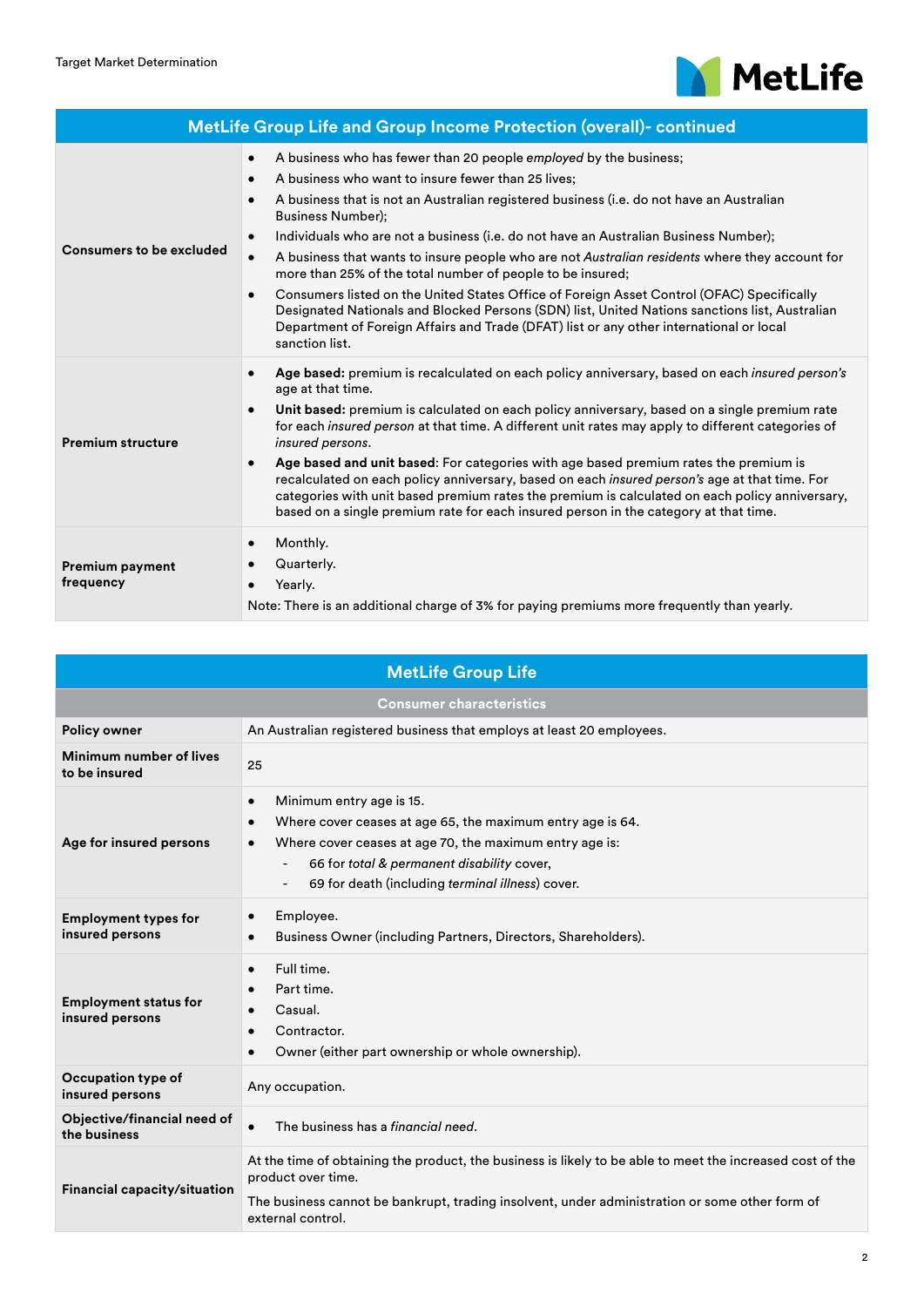

| <b>MetLife Group Life</b>                                        |                                                                                                                                                                                                                                                                                                                                                                                                                                                                                                                                                                                                                                                                                                                                                                                                                                                                               |  |  |  |
|------------------------------------------------------------------|-------------------------------------------------------------------------------------------------------------------------------------------------------------------------------------------------------------------------------------------------------------------------------------------------------------------------------------------------------------------------------------------------------------------------------------------------------------------------------------------------------------------------------------------------------------------------------------------------------------------------------------------------------------------------------------------------------------------------------------------------------------------------------------------------------------------------------------------------------------------------------|--|--|--|
| Key attributes of product                                        |                                                                                                                                                                                                                                                                                                                                                                                                                                                                                                                                                                                                                                                                                                                                                                                                                                                                               |  |  |  |
| Insurance description                                            | MetLife Group Life provides a lump sum benefit in the event that the <i>insured person</i> :<br>dies; or<br>$\bullet$<br>has a terminal illness; or<br>becomes totally and permanently disabled<br>$\bullet$<br>in accordance with the terms and conditions of the MetLife Group Life PDS and policy document.                                                                                                                                                                                                                                                                                                                                                                                                                                                                                                                                                                |  |  |  |
| Overall target market                                            | The target market for MetLife Group Life cover is for businesses who obtain financial product advice<br>from an Australian Financial Services (AFS) licensee. The product is available to Australian businesses<br>who have a financial need, employ at least 20 employees and require insurance for at least 25 lives.                                                                                                                                                                                                                                                                                                                                                                                                                                                                                                                                                       |  |  |  |
| <b>Entry age of insured</b><br>persons                           | Minimum entry age is 15.<br>$\bullet$<br>Where cover ceases at age 65, the maximum entry age is 64.<br>$\bullet$<br>Where cover ceases at age 70, the maximum entry age is:<br>66 for total & permanent disability cover,<br>69 for death (including terminal illness) cover.<br>$\overline{\phantom{a}}$                                                                                                                                                                                                                                                                                                                                                                                                                                                                                                                                                                     |  |  |  |
| <b>Expiry age for insured</b><br>persons                         | Either:<br>65; or<br>70,<br>as chosen by the consumer.                                                                                                                                                                                                                                                                                                                                                                                                                                                                                                                                                                                                                                                                                                                                                                                                                        |  |  |  |
| Available in superannuation                                      | No.                                                                                                                                                                                                                                                                                                                                                                                                                                                                                                                                                                                                                                                                                                                                                                                                                                                                           |  |  |  |
| <b>Eligibility conditions for</b><br>insured persons             | Persons who:<br>are employed, or otherwise engaged by the employer<br>$\bullet$<br>are age at least 15 years, and no older than the maximum entry age<br>$\bullet$<br>are an Australian Resident or holder of a temporary work visa subclass 482 (or its predecessor<br>sub-class 457)<br>satisfy any other conditions requested by the policy owner, and agreed to by MetLife.<br>$\bullet$                                                                                                                                                                                                                                                                                                                                                                                                                                                                                  |  |  |  |
| Persons to be excluded<br>from becoming an<br>insured person     | Persons who do not satisfy the eligibility conditions.                                                                                                                                                                                                                                                                                                                                                                                                                                                                                                                                                                                                                                                                                                                                                                                                                        |  |  |  |
| <b>Consumer eligibility</b>                                      | An Australian registered business that:<br>employs at least 20 employees, and<br>$\bullet$<br>wants to insure at least 25 insured persons, at least 75% of whom are Australian residents.<br>$\bullet$                                                                                                                                                                                                                                                                                                                                                                                                                                                                                                                                                                                                                                                                        |  |  |  |
| <b>Consumers to be excluded</b>                                  | A business who has fewer than 20 people employed by the business;<br>$\bullet$<br>A business who wants to insure fewer than 25 lives;<br>$\bullet$<br>A business that is not an Australian registered business (i.e. do not have an Australian Business<br>$\bullet$<br>Number)<br>Individuals who are not a business (i.e. do not have an Australian Business Number);<br>A business that wants to insure people who are not Australian residents where they account for<br>$\bullet$<br>more than 25% of the total number of people to be insured;<br>Consumers listed on the United States Office of Foreign Asset Control (OFAC) Specifically<br>$\bullet$<br>Designated Nationals and Blocked Persons (SDN) list, United Nations sanctions list, Australian<br>Department of Foreign Affairs and Trade (DFAT) list or any other international or local<br>sanction list. |  |  |  |
| Insured persons for whom<br>a consumer is ineligible<br>to claim | Insured persons who would satisfy the:<br>Suicide and self-inflicted injury exclusion;<br>$\bullet$<br>War exclusion;<br>$\bullet$<br>Previous terminal illness benefit exclusion, in relation to death (including terminal illness) cover;<br>$\bullet$<br>Sanctions exclusion.<br>$\bullet$                                                                                                                                                                                                                                                                                                                                                                                                                                                                                                                                                                                 |  |  |  |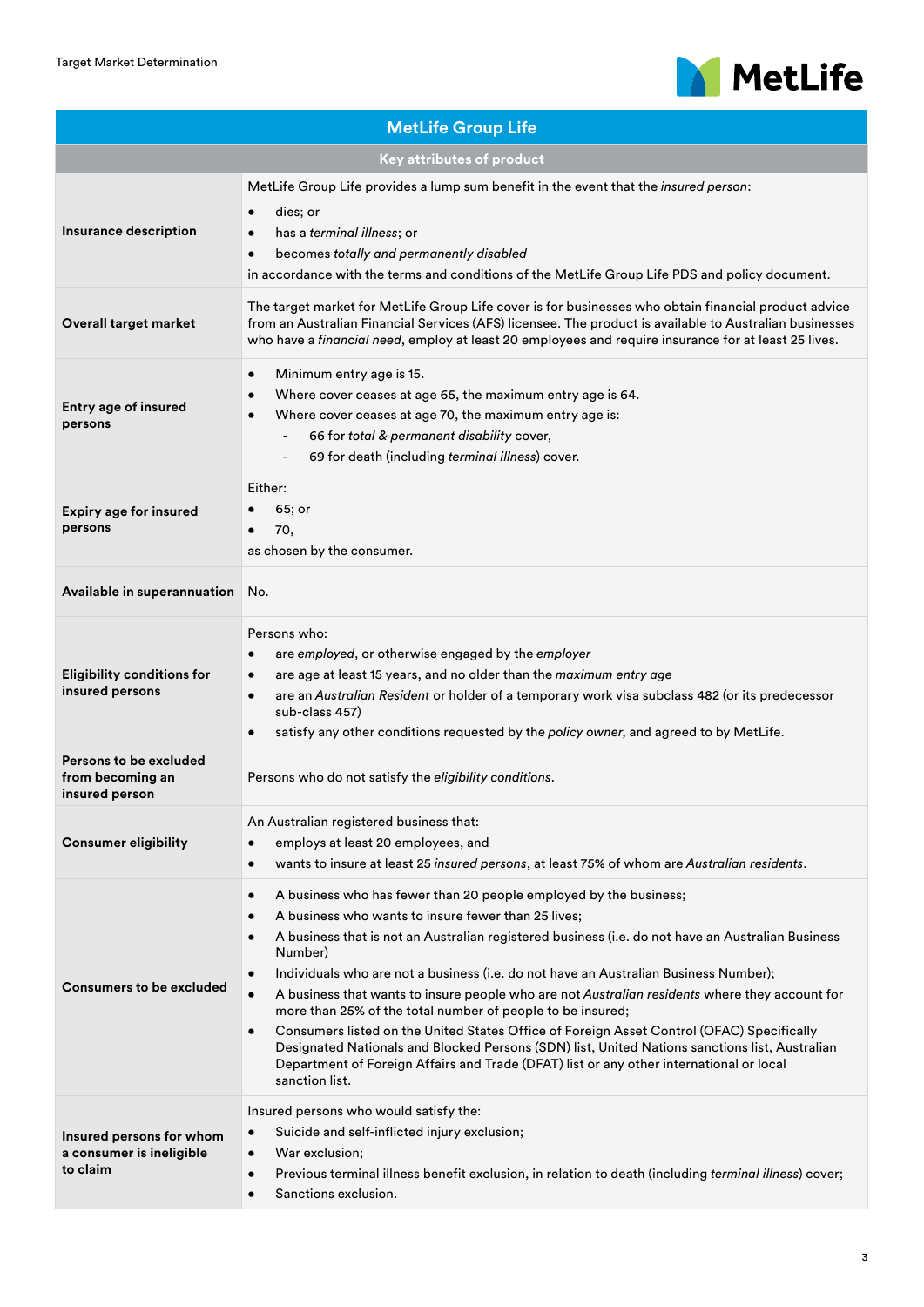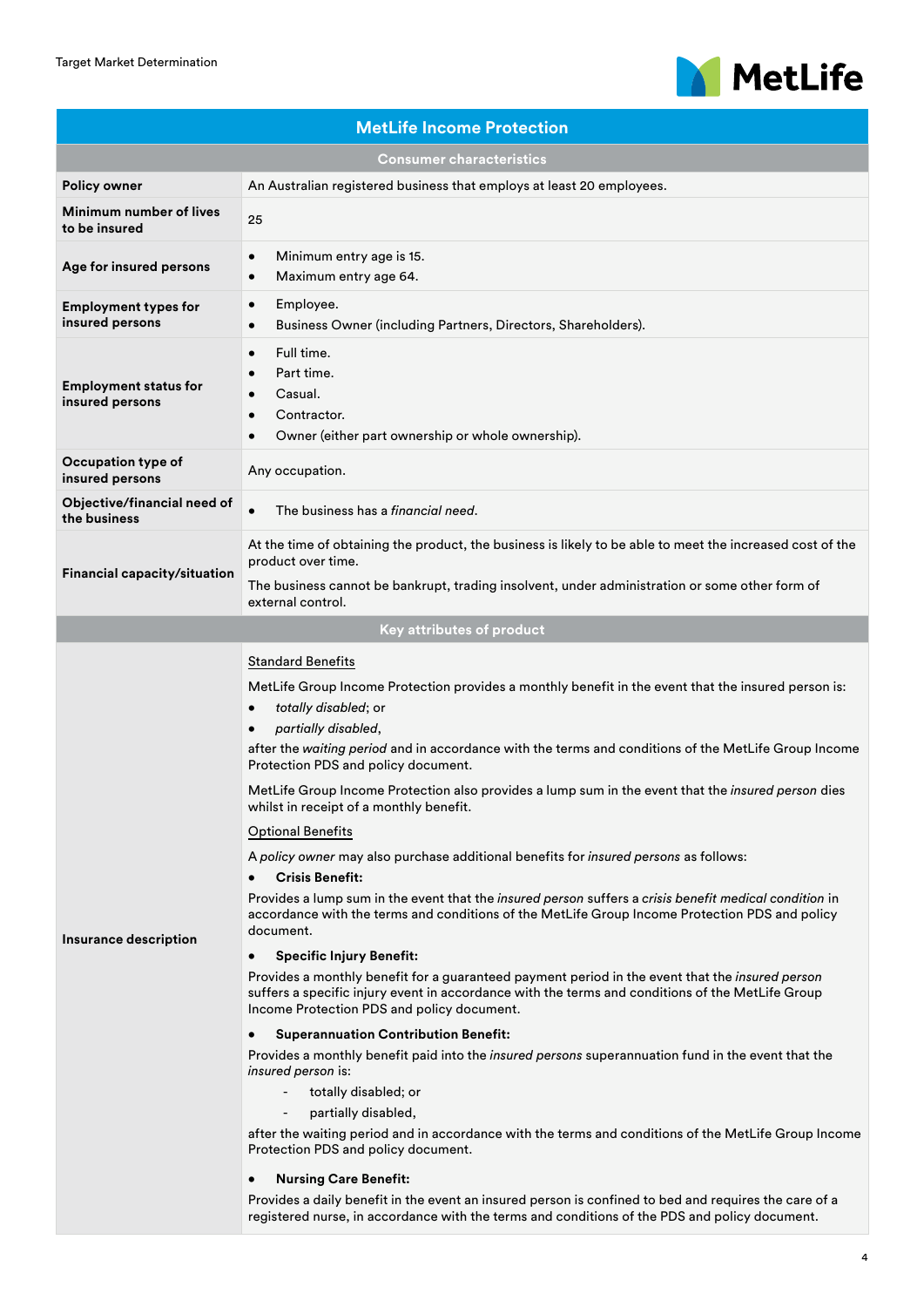

| <b>MetLife Group Life</b>                                        |                                                                                                                                                                                                                                                                                                                                                                                                                                                                                                                                                                                                                                                                                                                                                                                                                                                     |  |  |  |
|------------------------------------------------------------------|-----------------------------------------------------------------------------------------------------------------------------------------------------------------------------------------------------------------------------------------------------------------------------------------------------------------------------------------------------------------------------------------------------------------------------------------------------------------------------------------------------------------------------------------------------------------------------------------------------------------------------------------------------------------------------------------------------------------------------------------------------------------------------------------------------------------------------------------------------|--|--|--|
| Key attributes of product - continued                            |                                                                                                                                                                                                                                                                                                                                                                                                                                                                                                                                                                                                                                                                                                                                                                                                                                                     |  |  |  |
| Insurance description -<br>continued                             | <b>Family Care Benefit:</b><br>$\bullet$<br>Provides a monthly benefit in the event an insured person is totally disabled and requires daily care<br>from a direct family member who has reduced their income to provide the care, in accordance with<br>the terms and conditions of the PDS and policy document.<br><b>Accommodation Benefit:</b><br>$\bullet$<br>Provides a daily benefit in the event an insured person is totally disabled and has been relocated more<br>than 100kms from their place of residence on the advice of a medical practitioner, and a direct family<br>member chooses to stay in accommodation near the <i>insured person</i> , in accordance with the terms and<br>conditions of the PDS and policy document.                                                                                                     |  |  |  |
| <b>Overall target market</b>                                     | The target market for MetLife Group Life cover is for businesses who obtain financial product advice<br>from an Australian Financial Services (AFS) licensee. The product is available to Australian businesses<br>who have a financial need, employ at least 20 employees and require insurance for at least 25 lives.                                                                                                                                                                                                                                                                                                                                                                                                                                                                                                                             |  |  |  |
| <b>Entry age of insured</b><br>persons                           | Minimum entry age is 15.<br>$\bullet$<br>Maximum entry age is 64.                                                                                                                                                                                                                                                                                                                                                                                                                                                                                                                                                                                                                                                                                                                                                                                   |  |  |  |
| <b>Expiry age for insured</b><br>persons                         | Either:<br>65; or<br>70,<br>as chosen by the consumer.                                                                                                                                                                                                                                                                                                                                                                                                                                                                                                                                                                                                                                                                                                                                                                                              |  |  |  |
| Available in superannuation                                      | No.                                                                                                                                                                                                                                                                                                                                                                                                                                                                                                                                                                                                                                                                                                                                                                                                                                                 |  |  |  |
| <b>Eligibility conditions for</b><br>insured persons             | Persons who:<br>are employed, or otherwise engaged by the employer<br>$\bullet$<br>are age at least 15 years, and no older than the maximum entry age<br>$\bullet$<br>are an Australian Resident or holder of a temporary work visa subclass 482 (or its predecessor<br>sub-class 457)<br>satisfy any other conditions requested by the policy owner, and agreed to by MetLife.                                                                                                                                                                                                                                                                                                                                                                                                                                                                     |  |  |  |
| Persons to be excluded<br>from becoming an insured<br>person     | Persons who do not satisfy the eligibility conditions.                                                                                                                                                                                                                                                                                                                                                                                                                                                                                                                                                                                                                                                                                                                                                                                              |  |  |  |
| <b>Consumer eligibility</b>                                      | An Australian registered business that:<br>employs at least 20 employees, and<br>$\bullet$<br>wants to insure at least 25 insured persons, at least 75% of whom are Australian residents.<br>$\bullet$                                                                                                                                                                                                                                                                                                                                                                                                                                                                                                                                                                                                                                              |  |  |  |
| <b>Consumers to be excluded</b>                                  | A business who has fewer than 20 people employed by the business;<br>$\bullet$<br>A business who wants to insure fewer than 25 lives;<br>$\bullet$<br>A business that is not an Australian registered business (i.e. do not have an Australian Business<br>Number)<br>Individuals who are not a business (i.e. do not have an Australian Business Number);<br>A business that wants to insure people who are not Australian residents where they account for<br>more than 25% of the total number of people to be insured;<br>Consumers listed on the United States Office of Foreign Asset Control (OFAC) Specifically<br>$\bullet$<br>Designated Nationals and Blocked Persons (SDN) list, United Nations sanctions list, Australian<br>Department of Foreign Affairs and Trade (DFAT) list or any other international or local<br>sanction list. |  |  |  |
| Insured persons for whom<br>a consumer is ineligible<br>to claim | Insured persons who would satisfy the:<br>Suicide and self-inflicted injury exclusion;<br>$\bullet$<br>War exclusion;<br>$\bullet$<br>Previous terminal illness benefit exclusion, in relation to death (including terminal illness) cover;<br>$\bullet$<br>Sanctions exclusion.<br>$\bullet$                                                                                                                                                                                                                                                                                                                                                                                                                                                                                                                                                       |  |  |  |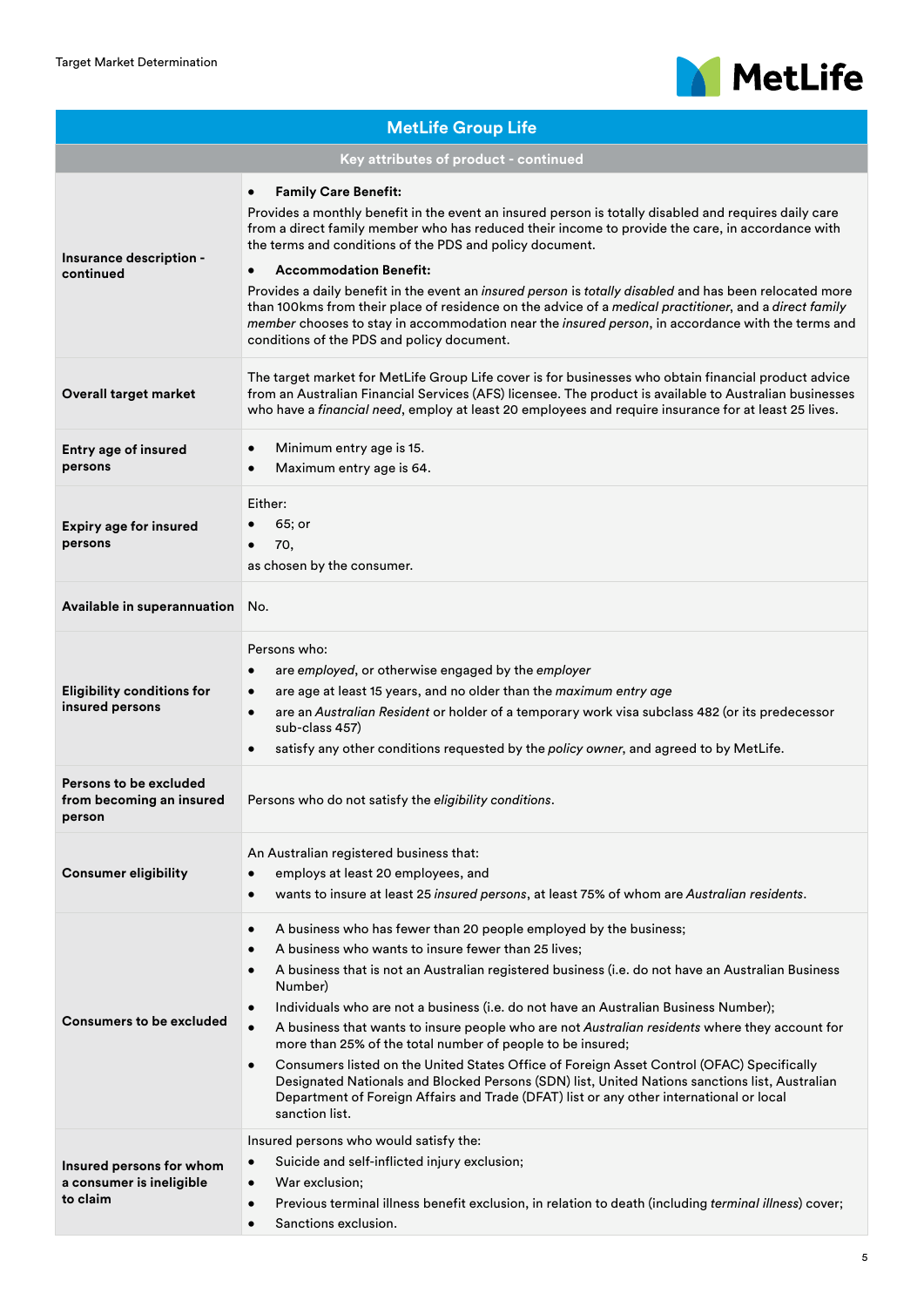

| <b>MetLife Issuer Obligations</b>                                       |                                                                                                                                                                                                                                                                                                                                                                                                                                                                                                                                                                                                                                                                                                                                                                                                                                                                                                                                                                                                                                                                                                                                                                                                                                                                                                                                                                                                                                                                                                                                                                                                                                                                                                                                                                                                                                                                                                                                                                                                                                                      |                                                                                                                                                               |                                                                                                                                                                          |  |
|-------------------------------------------------------------------------|------------------------------------------------------------------------------------------------------------------------------------------------------------------------------------------------------------------------------------------------------------------------------------------------------------------------------------------------------------------------------------------------------------------------------------------------------------------------------------------------------------------------------------------------------------------------------------------------------------------------------------------------------------------------------------------------------------------------------------------------------------------------------------------------------------------------------------------------------------------------------------------------------------------------------------------------------------------------------------------------------------------------------------------------------------------------------------------------------------------------------------------------------------------------------------------------------------------------------------------------------------------------------------------------------------------------------------------------------------------------------------------------------------------------------------------------------------------------------------------------------------------------------------------------------------------------------------------------------------------------------------------------------------------------------------------------------------------------------------------------------------------------------------------------------------------------------------------------------------------------------------------------------------------------------------------------------------------------------------------------------------------------------------------------------|---------------------------------------------------------------------------------------------------------------------------------------------------------------|--------------------------------------------------------------------------------------------------------------------------------------------------------------------------|--|
| <b>Distribution channels</b>                                            | MetLife Group Life and MetLife Group Income Protection are distributed via financial product advice<br>(either Personal Advice or General Advice) through Australian Financial Services (AFS) licensees.                                                                                                                                                                                                                                                                                                                                                                                                                                                                                                                                                                                                                                                                                                                                                                                                                                                                                                                                                                                                                                                                                                                                                                                                                                                                                                                                                                                                                                                                                                                                                                                                                                                                                                                                                                                                                                             |                                                                                                                                                               |                                                                                                                                                                          |  |
| <b>Distribution conditions</b>                                          | In order to distribute MetLife's products, all distributors must:<br>Have a Distribution Agreement in place with MetLife; and<br>$\overline{\phantom{0}}$<br>Have a current AFS licence.<br>MetLife only uses AFS licensees who understand how to provide both Personal Advice and<br>General Advice to distribute MetLife Group Life and MetLife Group Income Protection.<br>MetLife Group Life and MetLife Group Income Protection must only be distributed under General<br>Advice where the consumer is able to confirm a financial need.                                                                                                                                                                                                                                                                                                                                                                                                                                                                                                                                                                                                                                                                                                                                                                                                                                                                                                                                                                                                                                                                                                                                                                                                                                                                                                                                                                                                                                                                                                        |                                                                                                                                                               |                                                                                                                                                                          |  |
| Rationale as to why these<br>distribution conditions are<br>appropriate | Distribution through distributors with a Distribution Agreement in place<br>Amongst other things, the Distribution Agreement (DA) requires distributors to work with MetLife to<br>ensure compliance with the Design and Distribution Regime, as applicable to that distributor.<br><b>Distribution through AFS licensees</b><br>AFS licensees operate under a strict regulatory regime that has been designed with consumer<br>protection in mind and requires the distributor to:<br>Act honestly, efficiently and fairly; and<br>Have in place:<br>Conflict of interest management arrangements;<br>$\overline{\phantom{a}}$<br>Compliance arrangements to ensure adherence to financial services laws; and<br>$\overline{\phantom{a}}$<br>supervisory requirements to ensure those working underneath the licence adhere to<br>$\overline{\phantom{a}}$<br>financial services laws.<br>Distribution under a Personal Advice model<br>Retail customers that obtain Personal Advice are more likely to be in the target market for this product<br>because the AFS licensee must act in the consumer's best interests, taking personal circumstances,<br>needs and financial objectives into consideration when providing the advice.<br>The provision of Personal Advice also helps to ensure that consideration is given to the options<br>available when selecting:<br>The right type/s of cover for the consumer's needs;<br>The appropriate amount of cover; and<br>$\bullet$<br>How to structure insurance cost effectively.<br>$\bullet$<br>Distribution under a General Advice model<br>Retail customers are more likely to be in the target market if distributors distribute the product in<br>alignment with the distribution conditions for the General Advice. MetLife has taken reasonable steps<br>to ensure that General Advice distribution is consistent with the TMD by requiring consumers to<br>confirm they have a financial need in order to submit a MetLife Group Life or MetLife Group Income<br>Protection application. |                                                                                                                                                               |                                                                                                                                                                          |  |
| <b>Review frequency</b>                                                 | Subject to intervening review triggers and any further guidance issued by ASIC, an initial review<br>$\bullet$<br>will be undertaken within 3 years of the regime effective date (1 December 2021);<br>Subsequent reviews will occur within 3 years of the previous review.                                                                                                                                                                                                                                                                                                                                                                                                                                                                                                                                                                                                                                                                                                                                                                                                                                                                                                                                                                                                                                                                                                                                                                                                                                                                                                                                                                                                                                                                                                                                                                                                                                                                                                                                                                          |                                                                                                                                                               |                                                                                                                                                                          |  |
| <b>Review triggers</b>                                                  | <b>Review trigger</b><br>MetLife determines that<br>1.<br>a 'significant dealing' in<br>MetLife Group Life or<br>MetLife Group Income<br>Protection has occurred in<br>relation to a consumer who is<br>a retail customer (except for<br>an excluded dealing) outside<br>of the product's target<br>market.                                                                                                                                                                                                                                                                                                                                                                                                                                                                                                                                                                                                                                                                                                                                                                                                                                                                                                                                                                                                                                                                                                                                                                                                                                                                                                                                                                                                                                                                                                                                                                                                                                                                                                                                          | Information to be provided by<br>licensee<br>Details of policy applications<br>submitted for consumers who are<br>consumers to be excluded under<br>this TMD. | <b>Frequency in which</b><br>information to be provided by<br>licensee<br>As soon as practicable (and<br>within 10 business days of the<br>application being submitted). |  |